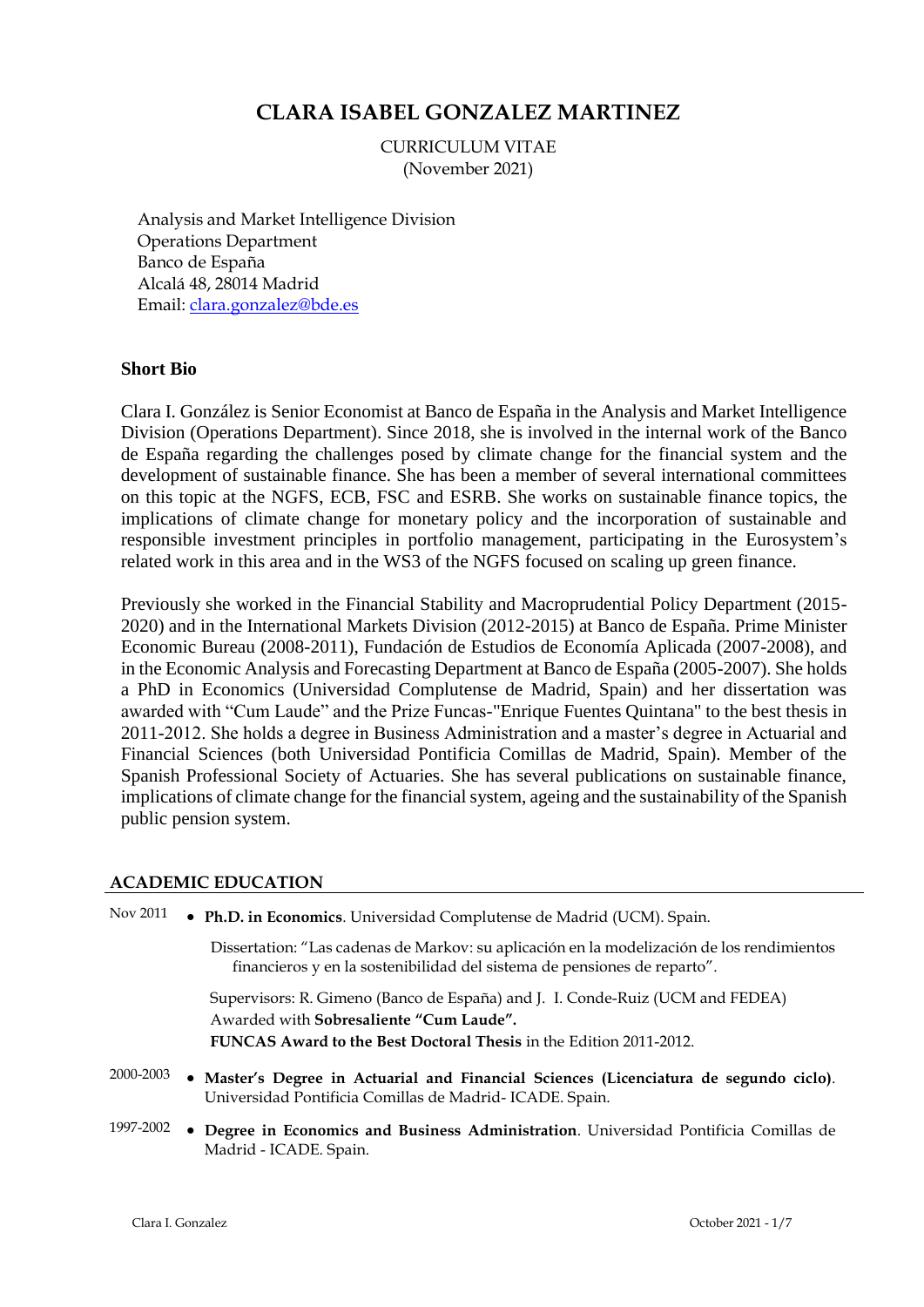## **PROFESSIONAL EXPERIENCE**

| $2020 -$                                                                                                 | • Senior Economist. Banco de España (June 2020 – present). Analysis and Market Intelligence<br>Division. Operations Department. DG Operations, Markets and Payment Systems.                                       |  |  |
|----------------------------------------------------------------------------------------------------------|-------------------------------------------------------------------------------------------------------------------------------------------------------------------------------------------------------------------|--|--|
| 2015-<br>2020                                                                                            | • Senior Economist. Banco de España (May 2015 - June 2020). Macroprudential Policy Division.<br>Financial Stability and Macroprudential Policy Department. DG. Financial Stability,<br>Regulation and Resolution. |  |  |
| 2012-<br>2015                                                                                            | • Senior Economist. Banco de España (May 2012 – May 2015). International Financial Markets<br>Division. Associate DG International Affairs.                                                                       |  |  |
| 2012                                                                                                     | • Researcher. Fundación de Estudios de Economía Aplicada (FEDEA) (Jan - May 2012).                                                                                                                                |  |  |
| 2008-<br>2011                                                                                            | • Economic Advisor. Prime Minister Economic Bureau (Oficina Económica del Presidente del<br>Gobierno de España - Presidencia del Gobierno) (Oct 2008 - Dec 2011). Economic Policy<br>Department.                  |  |  |
| 2007-<br>2008                                                                                            | • Research Analyst. Fundación de Estudios de Economía Aplicada (FEDEA) (Oct 2007 - Oct<br>2008).                                                                                                                  |  |  |
| 2005-<br>2007                                                                                            | • Junior Economist. Banco de España (Oct 2005 – Oct 2007). Economic Analysis and Forecasting<br>Department. DG Economics, Statistics and Research.                                                                |  |  |
| 2003-<br>2005                                                                                            | • Research and Teaching Assistant. Universidad Pontificia Comillas de Madrid. Department<br>of Quantitative Methods. Faculty of Economics and Business Administration (ICADE) (Oct<br>2003 - Oct 2005).           |  |  |
| <b>RESEARCH INTERESTS</b>                                                                                |                                                                                                                                                                                                                   |  |  |
| Finance: climate change, sustainable finance, sustainable and responsible investment, financial analysis |                                                                                                                                                                                                                   |  |  |

and policies. Applied econometrics and financial time series.

**Ageing and Welfare State:** implications of demographics in PAYG pension systems. International ageing and economic consequences. Evaluation of the sustainability of the Spanish pension system and its reforms.

# **RECENT COURSES**

- **"Managing financial risks from Climate Change".** 24-26 November 2020. Centre for Central Banking Studies. Bank of England.
- **"Climate Change Risks Hidden within Financial Institution's Balance Sheets".** 28-30 October 2019. Florence School of Banking and Finance.
- **"Macroeconomics and Climate Change".** 2-6 September 2019. CEMFI
- **"Programa de Desarrollo Directivo en Finanzas Sostenibles".** (Management Development Program in Sustainable Finance)**.** February – April 2019 (72 hours). AFI.

# **PUBLICATIONS**

# **CONTRIBUTIONS (INTERNATIONAL WORKING GROUPS)**

- "**[Adapting central bank operations to a hotter world](https://www.ngfs.net/sites/default/files/medias/documents/ngfs_monetary_policy_operations_final.pdf)**" (2021). Network for Greening the Financial System (NGFS).
- "**[Positively green. Climate change risks and financial stability](https://www.esrb.europa.eu/pub/pdf/reports/esrb.report200608_on_Positively_green_-_Measuring_climate_change_risks_to_financial_stability~d903a83690.en.pdf?c5d033aa3c648ca0623f5a2306931e26)**" (2020). ESRB-ATC/ECB-FSC Climate Risk Monitoring Project Team Report, June 2020.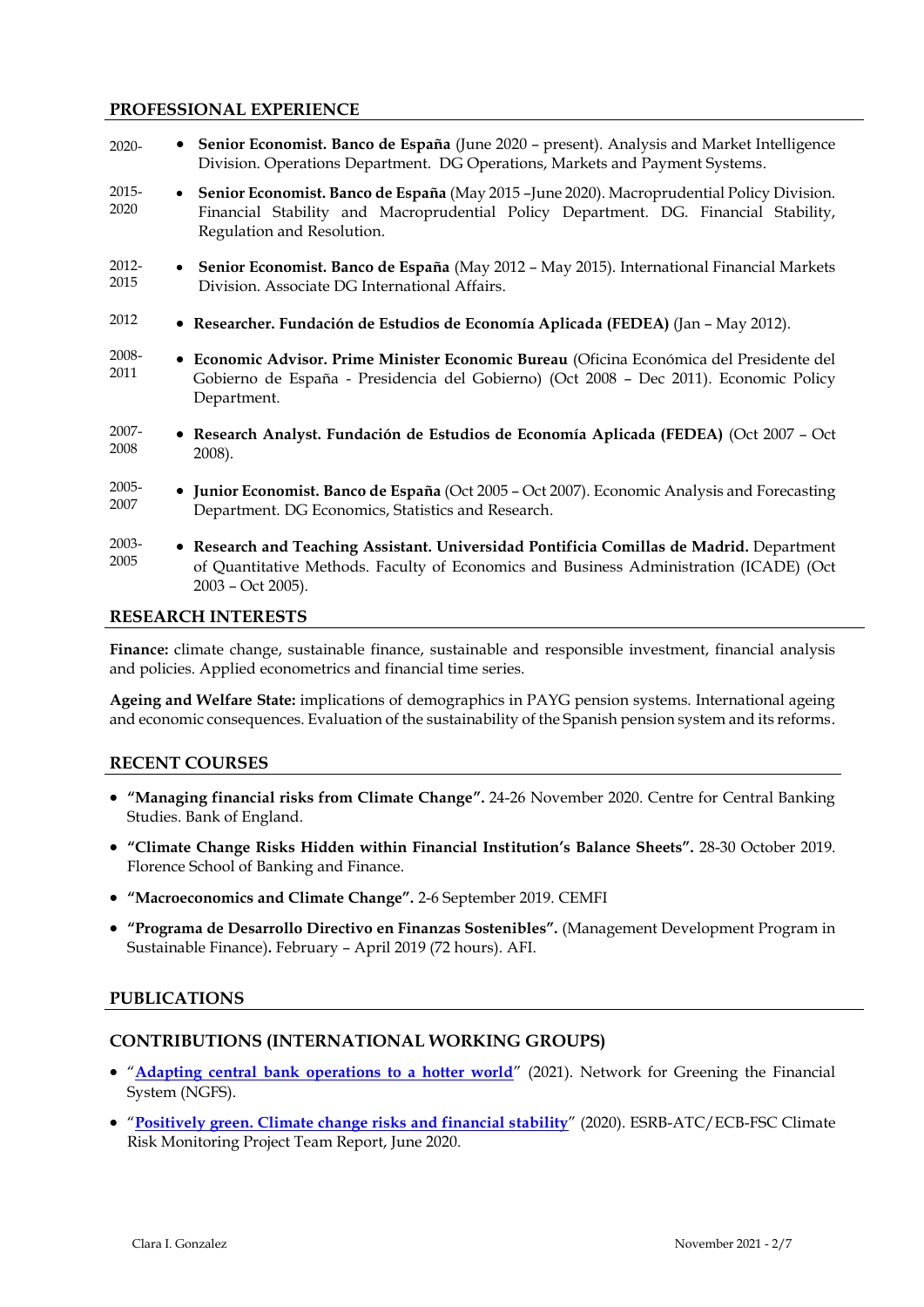- **"[Guide for Supervisors. Integrating climate-related and environmental risks in prudential](https://www.ngfs.net/sites/default/files/medias/documents/ngfs_guide_for_supervisors.pdf)  [supervision](https://www.ngfs.net/sites/default/files/medias/documents/ngfs_guide_for_supervisors.pdf)"** (2020). Network for Greening the Financial System (NGFS).
- **["The benefits and costs of adjusting bank capitalisation: evidence from euro area countries"](https://www.ecb.europa.eu/pub/pdf/scpwps/ecb.wp2261~dee6172f78.en.pdf)** (2019) ECB. FSC - Task Force for Operationalising Macroprudential Research – Empirical Macro Workstream (K. Budnik et al.). Working Paper Series Nº 2261, European Central Bank.
- **["Macroprudential Approaches to NPLs"](https://www.esrb.europa.eu/pub/pdf/reports/esrb.report190128_macropudentialapproachestonon-performingloans.en.pdf)** (2019). ESRB. IWG Workstream on Macroprudential approaches to NPL ESRB, January 2019.
- **"[Macroprudential regulation in the European Union in 1995-2014: introducing a new data set on](https://www.ecb.europa.eu/pub/pdf/scpwps/ecb.wp2123.en.pdf)  [policy actions of a macroprudential nature](https://www.ecb.europa.eu/pub/pdf/scpwps/ecb.wp2123.en.pdf)**" (2018). ECB Working Paper Series Nº2123.
- "**[A new database for financial crises in European countries. ECB/ESRB EU crises database](https://www.esrb.europa.eu/pub/pdf/occasional/esrb.op13.en.pdf?c79e7fcd59daca7c422b3e1cbcc01ec6)**" (2017). ESRB. Occasional Paper Series No 13.
- "**[Resolving non-performing loans in Europe](https://www.esrb.europa.eu/pub/pdf/reports/20170711_resolving_npl_report.en.pdf)**" (2017). ESRB. Expert Group on non-performing loans. Advisory Technical Committee.
- "**[Objective-setting and communication of macroprudential policies](https://www.bis.org/publ/cgfs57.pdf)**" (2016). BIS. Committee on the Global Financial System. Study Group on Objective-setting and communication of macroprudential policies. CGFS Papers No 57.

# **ARTICLES IN:**

## *FINANCE*

- **The role of a green factor in stock prices. When Fama & French go green** (2021). (with R. Gimeno). Working paper (forthcoming). Banco de España.
- **[Markets, financial institutions and central banks in the face of climate change: challenges and](https://www.bde.es/f/webbde/SES/Secciones/Publicaciones/PublicacionesSeriadas/DocumentosOcasionales/21/Files/do2126e.pdf)  [opportunities](https://www.bde.es/f/webbde/SES/Secciones/Publicaciones/PublicacionesSeriadas/DocumentosOcasionales/21/Files/do2126e.pdf)** (2021), (with S. Núñez Ramos). Occasional papers nº 2126. Banco de España.
- **[The role of central banks in combating climate change and developing sustainable finance](https://www.bde.es/f/webbde/SES/Secciones/Publicaciones/InformesBoletinesRevistas/ArticulosAnaliticos/21/T3/Files/be2103-art31e.pdf)** (2021). Analytical Articles 03/21. Banco de España. I[n Spanish.](https://www.bde.es/f/webbde/SES/Secciones/Publicaciones/InformesBoletinesRevistas/ArticulosAnaliticos/21/T3/Fich/be2103-art31.pdf)
- **[Overview of global and European institutional sustainable finance initiatives](https://www.bde.es/f/webbde/SES/Secciones/Publicaciones/InformesBoletinesRevistas/ArticulosAnaliticos/21/T3/Files/be2103-art30e.pdf)** (2021). Analytical Articles 03/21. Banco de España. I[n Spanish.](https://www.bde.es/f/webbde/SES/Secciones/Publicaciones/InformesBoletinesRevistas/ArticulosAnaliticos/21/T3/Fich/be2103-art30.pdf)
- **"Los productos financieros sostenibles desde el punto de vista de los supervisores y los reguladores:**  sector bancario" (2021), (with A. Alonso). Chapter 16 in Book "La sostenibilidad y el nuevo marco [institucional y regulatorio de las finanzas sostenibles](https://www.thomsonreuters.es/es/tienda/duo-papel-ebook/la-sostenibilidad-y-el-nuevo-marco-institucional-y-regulatorio-de-las-finanzas-sosteniblesduo/p/10017742)". Editorial Thomson Reuters Aranzadi.
- "**[El trabajo de los Bancos Centrales y Supervisores Bancarios"](https://www.ieaf.es/images/FEF-FORO/articulos/7_El_trabajo_de_Bancos_Centrales_y_supervisores_bancarios.pdf)** (2021). Chapter 2.3.1. in "El rol de las finanzas en una economía sostenible". Estudio de la Fundación de Estudios Financieros.
- **"[Cambio climático y sistema financiero:](https://www.funcas.es/wp-content/uploads/Migracion/Articulos/FUNCAS_PEE/163art12.pdf) una necesaria mirada al futuro"** (2020). (with S. Núñez Ramos). Papeles de Economía Española, nº163, pp. 130 – 145.
- **"[Iniciativas del sector financiero e institucional para combatir el cambio climático](https://privado.cemad.es/revistas/online/Revistas/Economistas-167-168-extra.pdf/173)"** (2020). Colegio de Economistas de Madrid. Nº 167/168 extra, pp. 205-211.
- **"[Mercados, entidades financieras y bancos centrales ante el cambio climático: retos y oportunidades](https://www.ief.es/docs/destacados/publicaciones/revistas/pgp/97_12.pdf)"** (2020) (with S. Núñez Ramos). Presupuesto y Gasto Público,  $n^{\circ}$  97/2019. – An extended versión: [Documentos de trabajo 2019-06, FEDEA.](https://documentos.fedea.net/pubs/dt/2019/dt2019-06.pdf)
- **["Regional government access to market funding: international experience and recent developments](http://www.bde.es/f/webbde/SES/Secciones/Publicaciones/InformesBoletinesRevistas/BoletinEconomico/descargar/16/Feb/Files/be1602-art1e.pdf)"**  (2016) (with M. Delgado and J. J. Pérez). Economic Bulletin, issue FEB, pages 1-12. In [Spanish.](http://www.bde.es/f/webbde/SES/Secciones/Publicaciones/InformesBoletinesRevistas/BoletinEconomico/descargar/16/Feb/Fich/be1602-art3.pdf)
- "**[La transformación de la actividad de intermediación bancaria en Estados Unidos y Reino Unido:](https://www.funcas.es/wp-content/uploads/Migracion/Articulos/FUNCAS_PEE/146art06.pdf)  [evolución reciente del crédito bancario y perspectivas](https://www.funcas.es/wp-content/uploads/Migracion/Articulos/FUNCAS_PEE/146art06.pdf)"** (2015) (with J. M. Marqués). *Papeles de Economía Española*, Funcas, nº 146, pp. 68-77.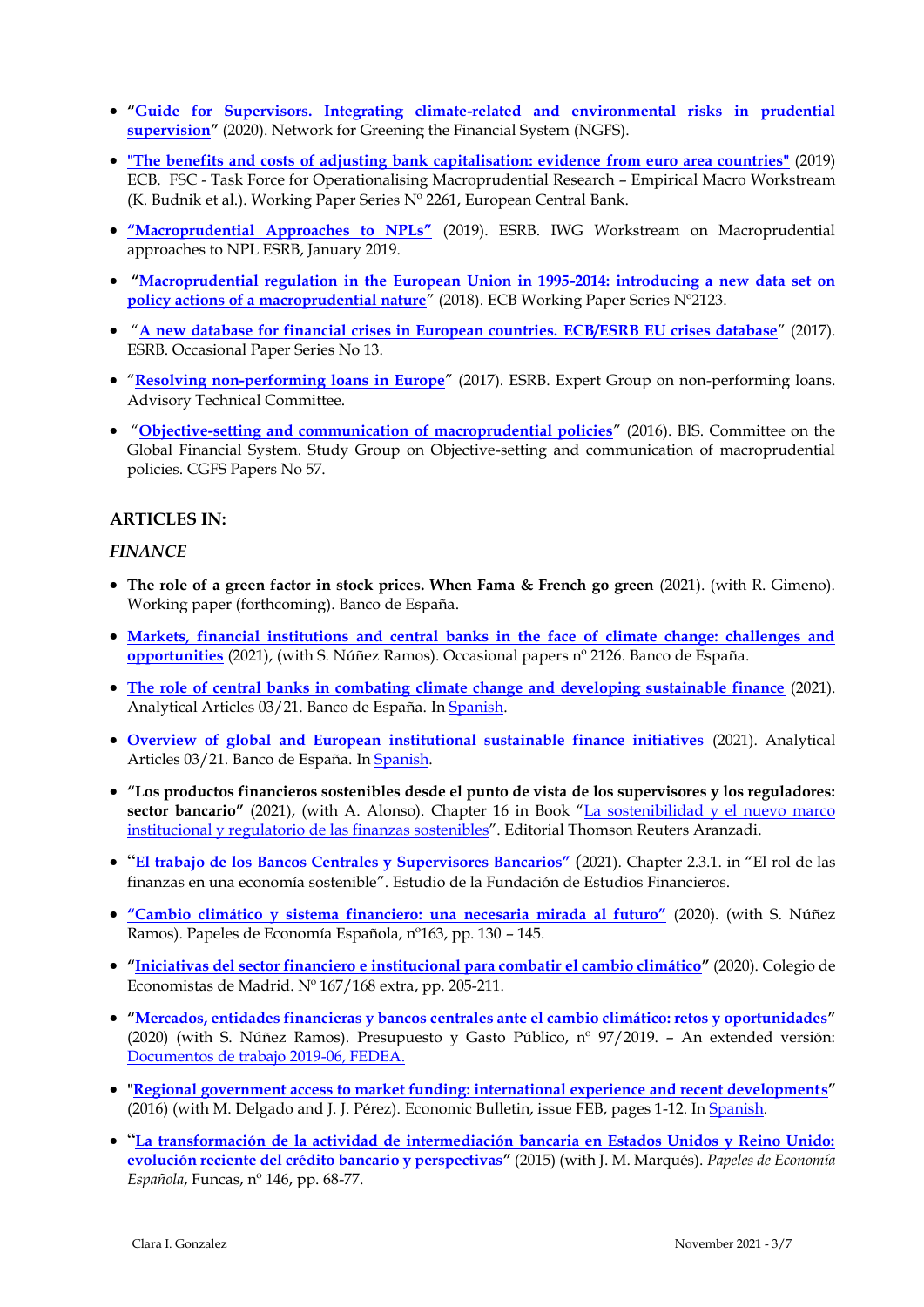- "**[Financing in the US and UK recoveries](http://www.bde.es/f/webbde/SES/Secciones/Publicaciones/InformesBoletinesRevistas/BoletinEconomico/14/Dic/Files/be1412-art2e.pdf)**" (2014). Economic Bulletin, issue DEC, pages 1-14. In [Spanish.](https://www.bde.es/f/webbde/SES/Secciones/Publicaciones/InformesBoletinesRevistas/BoletinEconomico/14/Nov/Fich/be1411-art7.pdf)
- **["Las entidades de seguros ante el nuevo entorno financiero"](http://www.bde.es/f/webbde/GAP/Secciones/Publicaciones/InformesBoletinesRevistas/RevistaEstabilidadFinanciera/13/Noviembre/Fic/ref20132535.pdf)** (2013) (with J. M. Marqués). *Revista de Estabilidad Financiera*, Banco de España, nº 25-Nov 2013, pp. 126-139.
- **["Evaluación de las metodologías para medir](http://www.bde.es/f/webbde/Secciones/Publicaciones/InformesBoletinesRevistas/RevistaEstabilidadFinanciera/06/Fic/IEFnov06.pdf) el Valor en Riesgo"** (2006) (with R. Gimeno). *Revista de Estabilidad Financiera,* Banco de España, nº11, Nov 2006, pp.45-60.
- **["An automatic procedure for the estimation of the tail index"](http://mpra.ub.uni-muenchen.de/37023/2/MPRA_paper_37023.pdf)**. (2012) (with R. Gimeno). MPRA paper, nº 37023.
- **["Financial Analysts impact on Stock Volatility. A Study on the Pharmaceutical Sector"](http://documentos.fedea.net/pubs/dt/2008/dt-2008-19.pdf)** (2008) (with R. Gimeno). Working Paper FEDEA, nº 2008-19.
- **["Evaluación de las metodologías para medir el Valor en Riesgo"](http://www.bde.es/f/webbde/Secciones/Publicaciones/InformesBoletinesRevistas/RevistaEstabilidadFinanciera/06/Fic/IEFnov06.pdf)** (2006) (with R. Gimeno). *Revista de Estabilidad Financiera,* Banco de España, nº11, Nov 2006, pp.45-60.

# *AGEING*

- **"Envejecimiento y sistema público de pensiones en España"** (2021), Anuario de la Facultad de Derecho de la Universidad Autónoma de Madrid, nº 25, pp. 151-178.
- "**[España ante el reto de la longevidad ¿De dónde venimos? ¿Hacia dónde vamos?](https://institutosantalucia.es/wp-content/uploads/2021/10/informe_reto_longevidad.pdf)**" (2021) (with J. I. Conde-Ruiz). Instituto Santa Lucía.
- **"[El proceso de envejecimiento en España](https://documentos.fedea.net/pubs/eee/eee2021-07.pdf)"** (2021), (with J. I. Conde-Ruiz). Estudios de Economía Española nº 2021-07, FEDEA.
- **"[Proyecciones demográficas para el Siglo XXI](https://www.actuarios.org/wp-content/uploads/2019/07/Revista-ACTUARIOS-44_low.pdf)"** (2019), (with J. I. Conde-Ruiz). *Revista Actuarios*, Instituto de Actuarios, nº 44 (July), pp. 10-13.
- **"[España ante el reto de la longevidad](https://www.actuarios.org/wp-content/uploads/2018/07/ACTUARIOS-42.pdf)"** (2018), (with J. I. Conde-Ruiz). *Revista Actuarios*, Instituto de Actuarios,  $n^{\circ}$  42 (July), pp. 12-15.
- **"Modelo de pensiones europeo: ¿Bismarck o Beveridge?"** (2017) (with J. I. Conde-Ruiz). *Boletín de Estudios Económicos*, Edit. Deusto Business Alumni. Vol LXXII December 2017, nº 222, pp. 507-522. Also available [for download here.](https://www.fedea.net/documentos/pubs/dt/2018/dt2018-01.pdf) – Documento de Trabajo – 2018/10, FEDEA.
- **["From Bismarck to Beveridge: the other pension reform in Spain"](https://link.springer.com/article/10.1007/s13209-016-0148-3)** (2016) (with J. I. Conde-Ruiz). *SERIEs - Journal of the Spanish Economic Association*, Volume 7, Issue 4, November 2016, pp. 461–490
- **["Challenges for Spanish Pensions in the Early 21st Century"](http://www.cesifo-group.de/ifoHome/publications/docbase/details.html?docId=19166291)** (2015) (with J. I. Conde-Ruiz). *CESifo DICE Report* 13 (2), 2015, pp. 20-24.
- **["Reforma de pensiones 2011 en España"](http://www.ief.es/documentos/recursos/publicaciones/revistas/hac_pub/204_Art01.pdf)** (2013) (with J. I. Conde-Ruiz). *Hacienda Pública Española* (JCR 2013: 0.250). Nº 204-(1/2013), pp. 9-44. In English: **["Spain 2011 Pension Reform"](http://documentos.fedea.net/pubs/dt/2012/dt-2012-03.pdf)** (2012). Working Paper – FEDEA nº 2012-03.
- **["Old pensions and retirement in Spain"](http://link.springer.com/article/10.1007/s13209-013-0096-0)** (2013) (with I. Argimón, M. Botella and R. Vegas). *SERIEs Journal of the Spanish Economic Association* (JCR 2013: 0.378). Volume 4, Issue 3, pp. 273-307.
- **"El sistema de pensiones español ante un escenario migratorio cambiante"** (2013). *Economía Española y Protección Social.* Asoc. de Actuarios, Estadísticos y Economistas de la Seguridad Social. Nº 5, pp. 115-143.
- **"Los retos del sistema público de pensiones en España"** (2011) (with J. I. Conde-Ruiz). *Ekonomi Gerizan - Federación de Cajas de Ahorros Vasco-Navarras*. Nº 18, pp. 150-164.
- **"Employment and unemployment [data: differences between EPA and other official statistics"](http://www.seio.es/BEIO/files/BEIOVol26Num3_EO_CGonzalez+ESenra.pdf)** (2010) (with E. Senra). *BEIO.* Vol. 26, nº 3, pp. 208-217.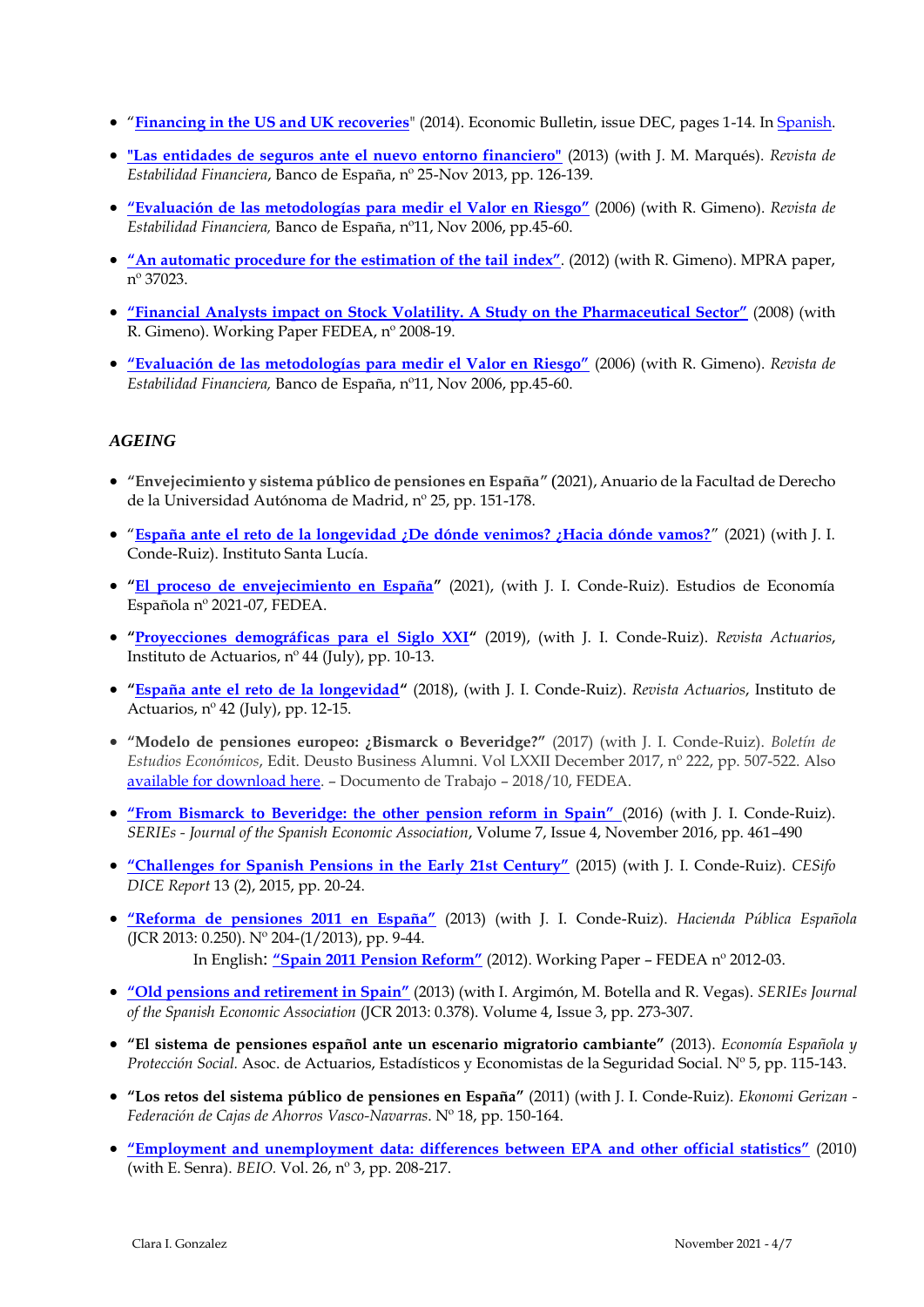- **["Envejecimiento: pesimistas, optimistas, realistas"](https://ideas.repec.org/p/fda/fdacee/10-2010.html)** (2010) (with J. I. Conde-Ruiz). *Panorama Social*, nº 11, pp. 112-133.
- **"Gasto social en perspectiva: los retos del envejecimiento demográfico"** (2010). *Revista el Médico*, nº 1113, pp. 12-14.
- **"Inmigración y Seguridad Social: Análisis a partir de la Muestra Continua de Vidas Laborales"** (2008). Revista del Ministerio de Trabajo e Inmigración. Seguridad Social. Julio. pp. 129-137**.**
- **"Jubilación entre los 60 y los 65 años. Algunas características"** (2007) (with I. Argimón and R. Vegas). *Presupuesto y Gasto Público*, nº47 (2/2007), pp. 161-184.
- **["La situación laboral en las edades próximas a la jubilación. Una explotación de la Muestra](http://www.bde.es/f/webbde/SES/Secciones/Publicaciones/InformesBoletinesRevistas/BoletinEconomico/07/Abr/Fich/art3.pdf) Continua de [Vidas Laborales"](http://www.bde.es/f/webbde/SES/Secciones/Publicaciones/InformesBoletinesRevistas/BoletinEconomico/07/Abr/Fich/art3.pdf)** (2007) (with I. Argimón and R. Vegas). *Boletín Económico Abril 2007.* Banco de España, pp. 83-98.
- **["La Muestra Continua de Vidas Laborales de la Seguridad Social"](http://www.bde.es/f/webbde/SES/Secciones/Publicaciones/InformesBoletinesRevistas/BoletinEconomico/06/May/Fich/art3.pdf)** (2006) (with I. Argimón). *Boletín Económico Mayo 2006,* Banco de España, pp. 39-52.

#### **BOOKS**

 *[Sostenibilidad del sistema de pensiones de reparto en España y modelización de los rendimientos](https://www.funcas.es/libro/sostenibilidad-del-sistema-de-pensiones-de-reparto-en-espana-y-modelizacion-de-los-rendimientos-financieros-noviembre-2013/)  [financieros.](https://www.funcas.es/libro/sostenibilidad-del-sistema-de-pensiones-de-reparto-en-espana-y-modelizacion-de-los-rendimientos-financieros-noviembre-2013/) (2013)*. Estudios de la Fundación, Serie Tesis, nº 65 . FUNCAS, 2013.

#### **CHAPTERS IN BOOKS**

- **"[La demografía y las pensiones](https://institutosantalucia.es/importancia-de-las-proyecciones-demograficas-en-las-pensiones/) – mito o realidad" (**2019). Chapter 4 in *Pensiones del Futuro. I Libro Colaborativo en Europa sobre el futuro de la sostenibilidad de las pensiones.* Instituto Santa Lucía
- **"Efectos de la Inmigración sobre el sistema español de pensiones"** (2009) (with J. I. Conde-Ruiz y M. Boldrin. Chapter in *[Efectos económicos de la inmigración en España. Jornadas sobre Inmigración, I Informe FEDEA.](https://www.marcialpons.es/media/pdf/100847694.pdf)* Editorial Marcial Pons.

In English: **["Immigration and Social Security in Spain"](http://documentos.fedea.net/pubs/dt/2009/dt-2009-26.pdf)**(2012). Working Paper FEDEA, nº 2009-26.

- **"El análisis de la previsión social"** (2007) (with I. Argimón). Chapter in *El papel de los registros administrativos en el análisis social y económico y el desarrollo del sistema estadístico*. Estudios de Hacienda Pública. Instituto de Estudios Fiscales. Madrid (España).
- **"La transición a la jubilación"** (2006) (with I. Argimón and I. Cairó). Chapter in *La Muestra Continua de Vidas Laborales*. Colección Informes y Series Seguridad Social Núm. 24. Ministerio de Trabajo y Asuntos Sociales. Madrid (España).

# **INVITED CONFERENCES, SEMINARS AND COURSES**

- 2021 **Conference "El papel del factor verde en la evolución de los precios en bolsa (speaker webinar) - Observatorio de Divulgación Financiera – Instituto de Estudios Financieros.**
	- **"Análisis de las normas técnicas reglamentarias de las Autoridades Europeas de Supervisión para la divulgación relacionadas con la sostenibilidad de los agentes financieros" (Speaker – webinar).** FINRESP.
- 2020 **Conference - Financial sector strategies to accelerate decarbonisation (moderator)**. WWF, Banco de España, Ministerio para la transición ecológica y reto demográfico, Ministerio de asuntos económicos y transformación digital.
	- **"Entender la taxonomía. ¿Cómo se aplica y en qué afecta?"** (speaker webinar). Fundación Gaberias.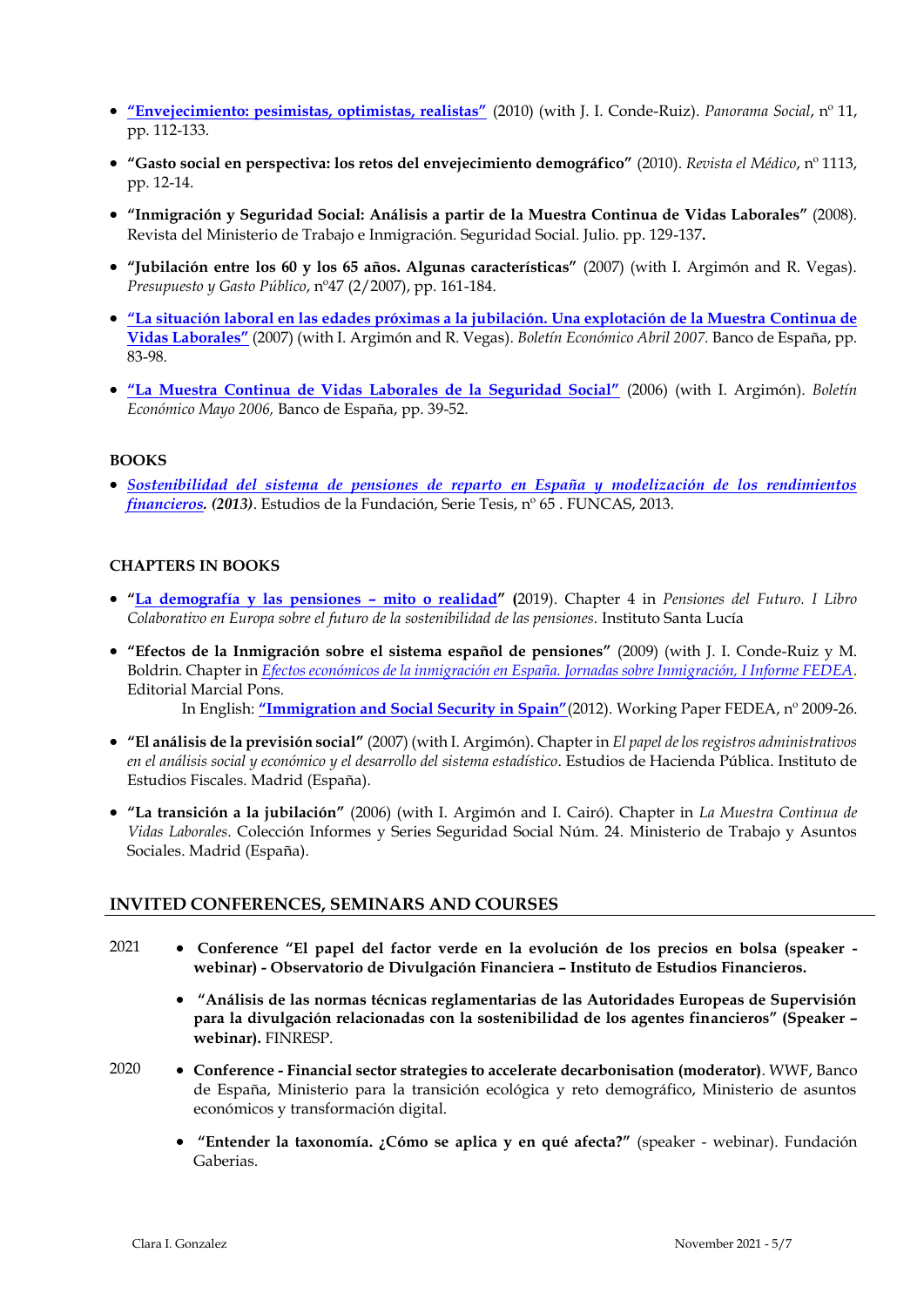- **"Introducción a la taxonomía UE. El camino a las finanzas sostenibles".** (Speaker webinar) Ecodes
- **"Finanzas sostenibles: iniciativas institucionales y bancos centrales**" (Seminar). Programa de Desarrollo Directivo en Finanzas Sostenibles. AFI.
- **"Envejecimiento y sistema público de pensiones en España".** XXV Jornadas del Anuario de la Facultad de Derecho - Universidad Autónoma de Madrid.
- **"Climate change and financial system".** UC3M Professional Course "Financial sector implications of climate change: a multidisciplinary approach.
- 2017 **"Sistema público de pensiones en transición".** Taller Previsión Grupo Caja de Ingenieros.
	- **"España 2050: el país más longevo de Europa".** III Workshop on Pensions and Insurance, Universidad de Barcelona.
- 2016 **"Radiografía del envejecimiento y de las reformas del sistema de pensiones"** (Lecture). II Workshop on Pensions and Insurance, Universidad de Barcelona.
- 2015 **"Sistema de pensiones español en el s. XXI".** Primer Encuentro Intergeneracional "Horizonte España 2020". Foro de Foros.
	- **"De Bismarck a Beveridge: la otra reforma de las pensiones en España"** (Seminar). Máster en Análisis Económico. Universidad de Alcalá.
- 2013 **"Sistema de Pensiones Español: 'Quo Vadis'?"** (Seminar). Máster de Análisis Económico Aplicado. Universidad de Alcalá.
- 2012 **"El sistema de pensiones español ante un escenario migratorio cambiante"** (Conference). IV Jornada Economía Española y Protección Social. Asociación de Actuarios, Estadísticos y Economistas de la Seguridad Social.
	- **"La Muestra Continua de Vidas Laborales: una base de datos para descubrir"** (Seminar). Máster en Investigación en Economía y Empresa. U. Pontificia Comillas de Madrid (ICADE).
- 2011 **"Envejecimiento: pesimistas, optimistas, realistas"** (Conference). II Encuentro Envejecimiento y Dependencia: Retos y Políticas. Universidad de Zaragoza.
- 2010 **"Efectos de la inmigraciónsobre el sistema español de pensiones"** (Conference). II Encuentro Inmigración, Economía y Sociedad. Universidad de Zaragoza.
- 2009 **"Visual Basic en un entorno profesional"** (Course). Tesorería de la Seguridad Social
- 2008 **"Inmigración y protección social"** (Conference). La inmigración en España: Elementos para el debate sobre sus efectos económicos. Fundación Ramón Areces. Palma de Mallorca.
	- **"Immigration effects on the Spanish pension system"** (Conference). I Monografía FEDEA sobre Efectos Económicos de la Inmigración. Banco de España.
	- **"Inmigración y Seguridad Social: Análisis a partir de la Muestra Continua de Vidas Laborales"**  (Conference). La Seguridad Social en la nueva situación social y económica: Sostenibilidad, Seguridad y Confianza. Universidad Internacional Menéndez Pelayo.
	- **"Curso de Informática para actuarios"** (Course). Instituto de Actuarios Españoles.

2006 **"El análisis de la previsión social"** (Conference). Seminario Internacional de Estadística. El papel de los registros administrativos en relación con el análisis social y económico y el desarrollo del sistema estadístico nacional. Instituto de Estudios Fiscales.